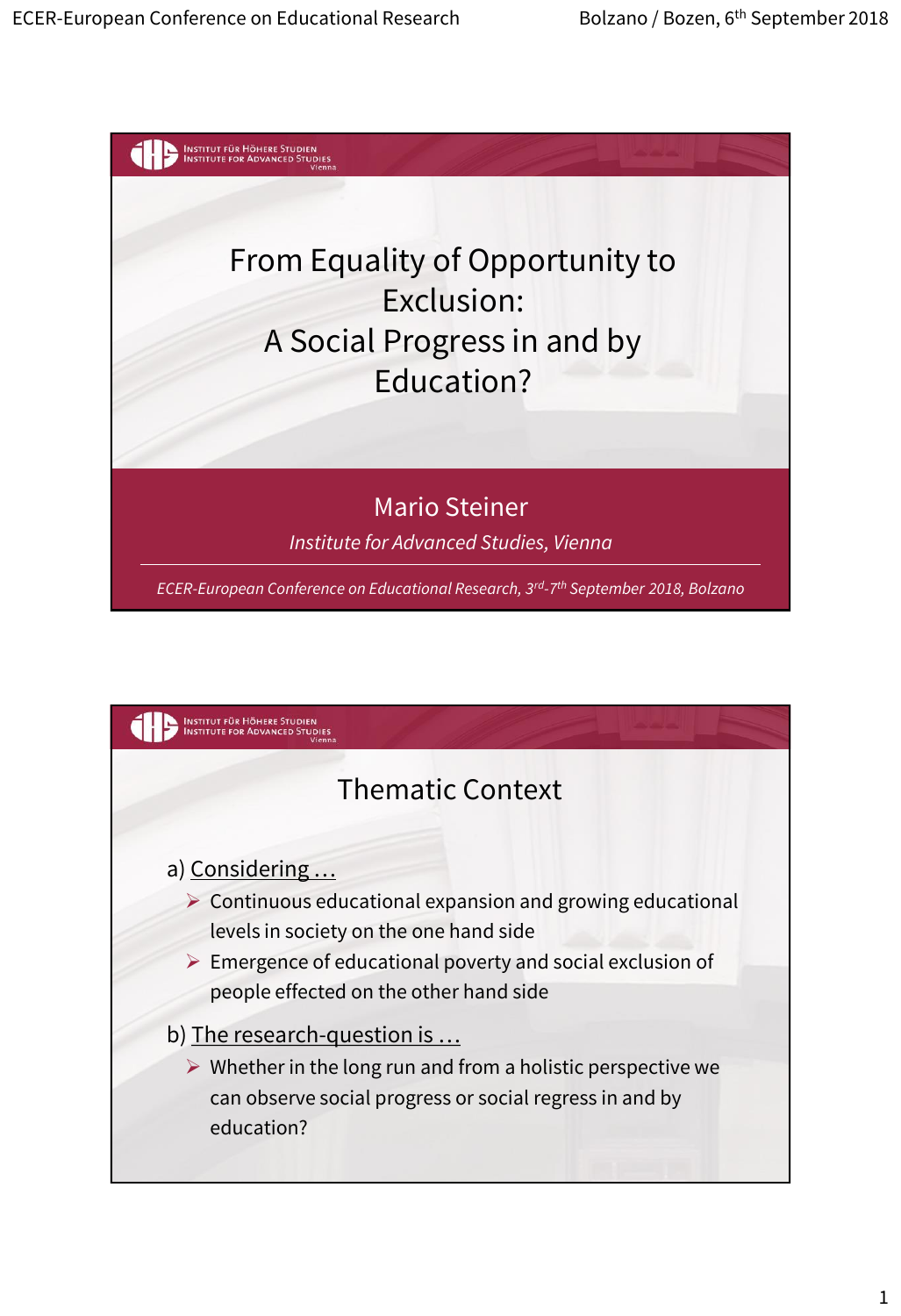

#### INSTITUT FÜR HÖHERE STUDIEN<br>INSTITUTE FOR ADVANCED STUDIES

# 1) Basic Idea & Definition of SOPRO

The Basic Idea:

 $\triangleright$  Measuring economic growth and GDP is not enough. We must widen our understanding of success of societies and the well being of individuals. (Porter et al. 2015, Stiglitz et al. 2009)

#### Definition:

 Social Progress is the capacity of society to meet the **basic human needs**  of its citizens (…) allow citizens and communities to enhance and sustain the **quality of their lives**, and create the conditions **for all individuals** to reach their **full potential**. (Porter et al. 2015)

#### The Role of Education:

 $\triangleright$  Education is a core dimension of social progress since it influences all of its four building blocks.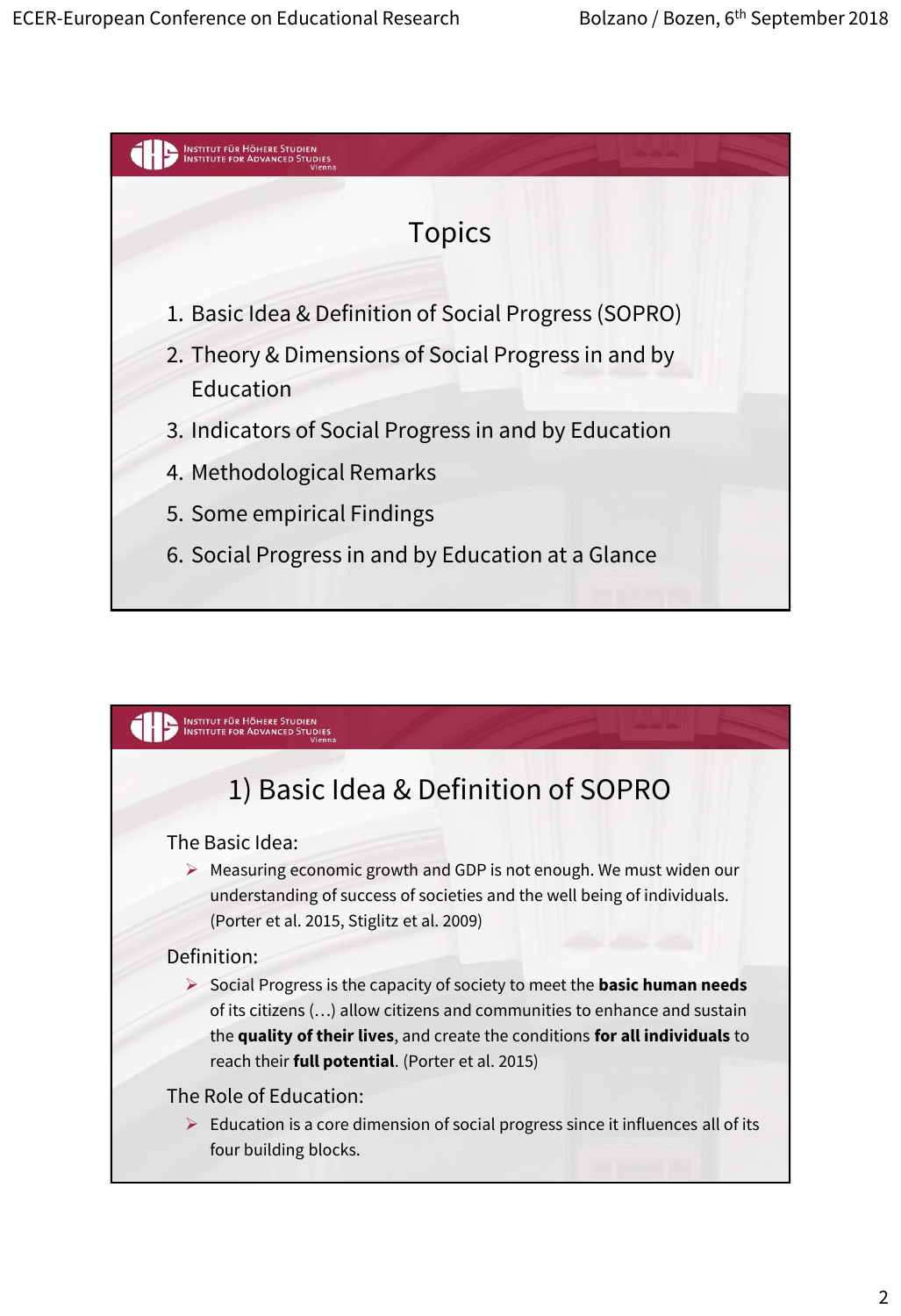| 2) Theory & Dimensions of Edu-SOPRO<br><b>Dimensions of SOPRO in and by</b><br><b>Education</b> | <b>Cross Cutting</b>                  |
|-------------------------------------------------------------------------------------------------|---------------------------------------|
|                                                                                                 |                                       |
|                                                                                                 | <b>Dimension</b>                      |
| Equity & Equality of Opportunity                                                                |                                       |
| Support of Disadvantaged                                                                        |                                       |
| Educational Level & Competences                                                                 | Distribution                          |
| <b>Educational &amp; Material Poverty</b>                                                       | Organisation of Education influencing |
| Health / Well Being                                                                             | <b>Outcome</b> and                    |
| Recognition                                                                                     |                                       |
| Participation                                                                                   |                                       |
|                                                                                                 |                                       |

## INSTITUT FÜR HÖHERE STUDIEN

# 2) Theory & Dimensions of Edu-SOPRO II

#### a) Educational Level

 $\triangleright$  A growing educational level increases capabilities of individuals and society (Sen 2010, Nussbaum 1997)

#### b) Educational Poverty

 $\triangleright$  Individual right to a minimum of capabilities enabling independence and self determination (Sen 2010, Nussbaum 1997); poverty symbols a lack of recognition and undermines participation (Honneth 1992, Fraser 1995)

#### c) Equity in Education

 $\triangleright$  Basic value of social progress (Richardson et al. 2016) and (ever since) a core element of the theory of justice (Rawls 1975)

#### d) Support of disadvantaged Pupils

 $\triangleright$  Equalize starting opportunities: "Leveling the playing field" in favor of disadvantaged pupils (Roemer 1998) or provide them with the cultural capital required (Bourdieu 1983)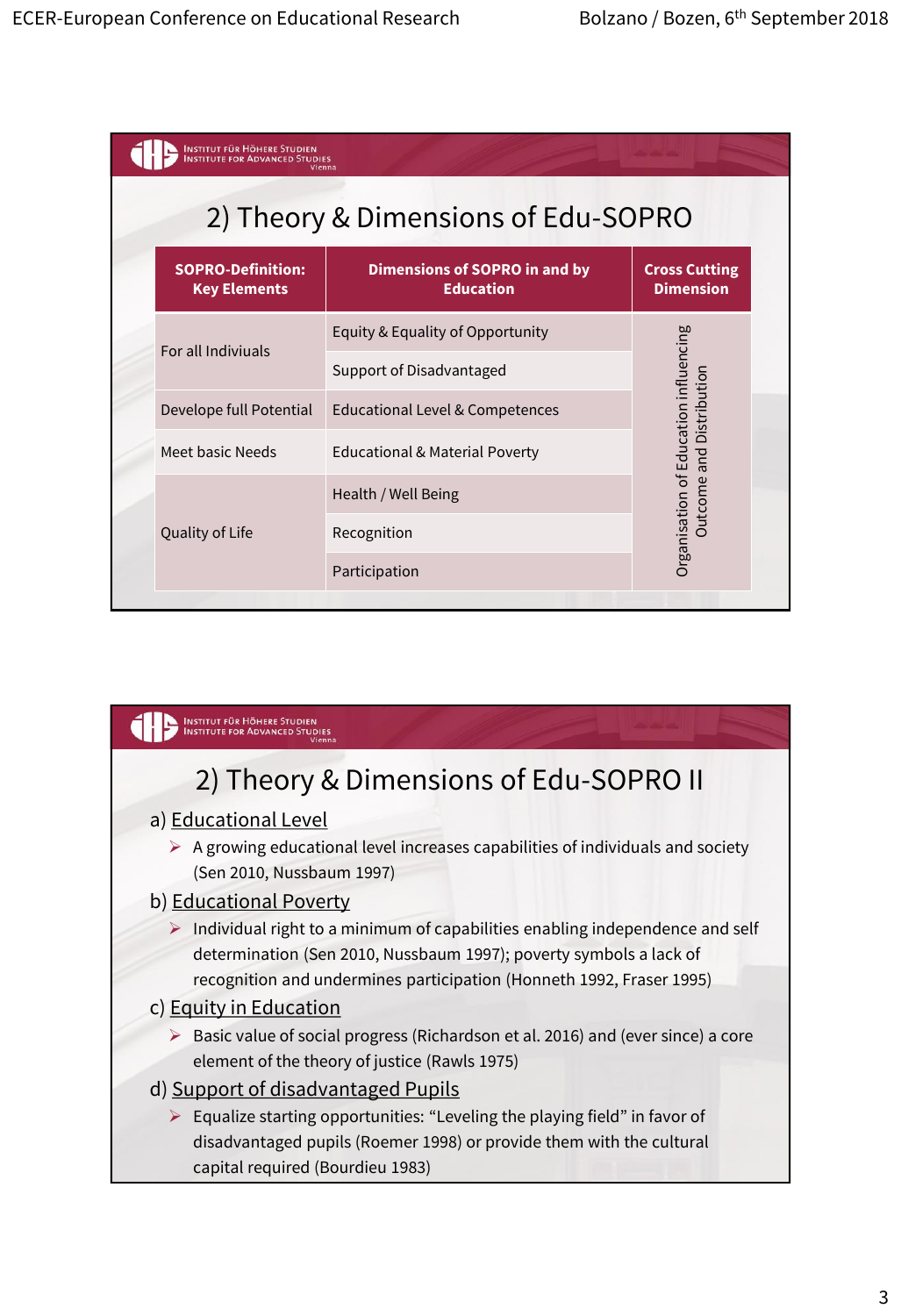

## INSTITUT FÜR HÖHERE STUDIEN

# 3) Indicators of SOPRO in and by Education

| <b>DIMENSIONS</b>          | <b>Examples for INDICATORS</b>                                                                                                                                             |  |
|----------------------------|----------------------------------------------------------------------------------------------------------------------------------------------------------------------------|--|
| Educational Level          | • Proportion of highly & poorly qualified people by gender<br>• Competence level of young people (PISA)                                                                    |  |
| <b>Educational Poverty</b> | • Proportion of low qualified people (ESL) & social distribution<br>• Proportion of "pupils at risk" (PISA) & social distribution                                          |  |
| <b>Equity in Education</b> | · Intergenerational educational mobility by gender, family-edu.,<br>• Competence scores of disadvantaged (PISA) in relation                                                |  |
| Support of Disadvantaged   | • Financial support of schools depending on social structure of pupils                                                                                                     |  |
| Organization of Education  | • Selectivity-Structures: Proportion of pupils repeating class<br>• Quality: Proportion of truancy<br>• Ressources: Proportion of kids attending early childhood education |  |
| Recognition                | • Unemployment depending on educational-level<br>• Earnings and poverty depending on educational-level                                                                     |  |
| Participation              | • Participation in elections depending on educational-level                                                                                                                |  |
| Health & Well Being        | • Proportion of people feeling healthy depending on educat.-level                                                                                                          |  |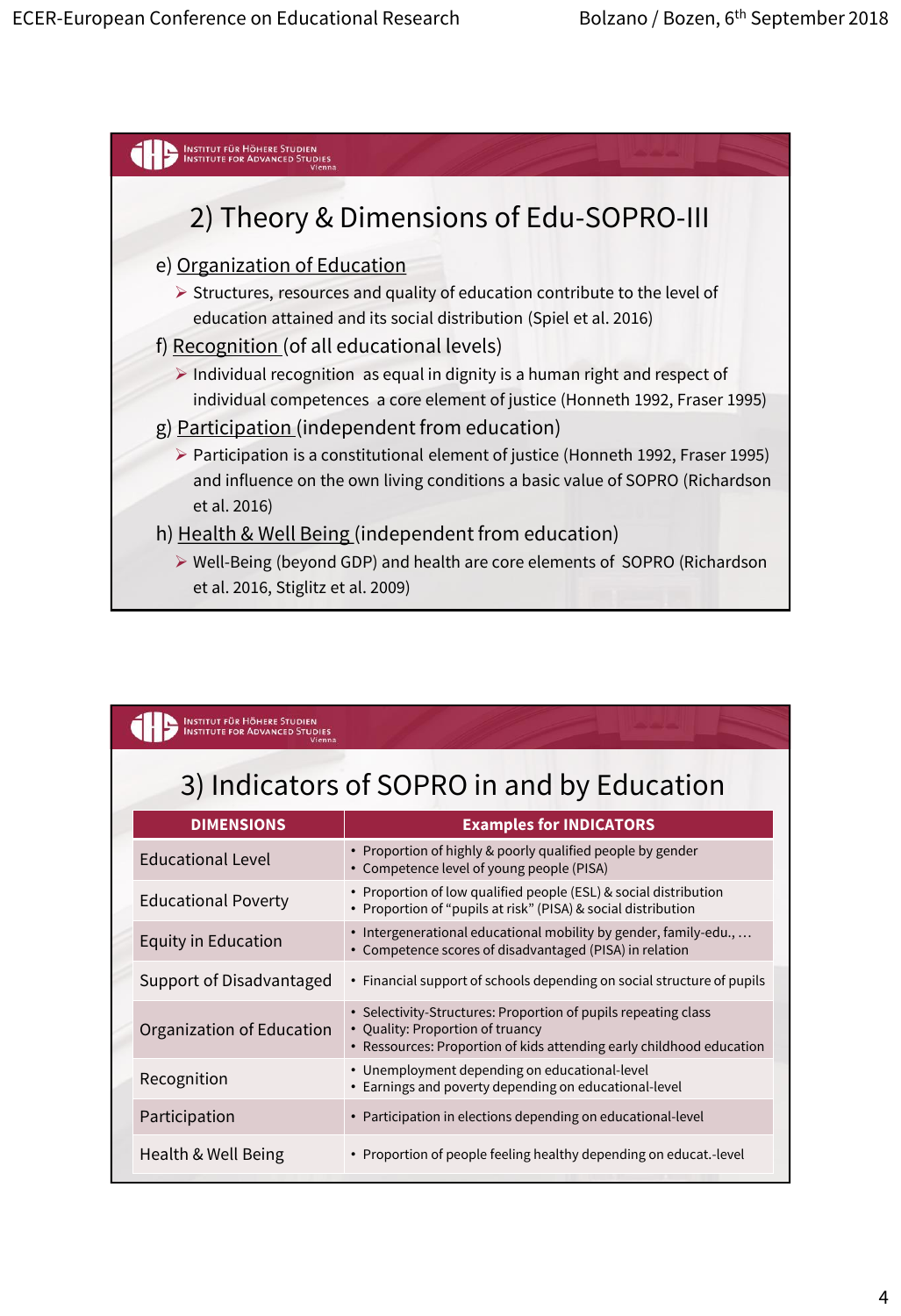

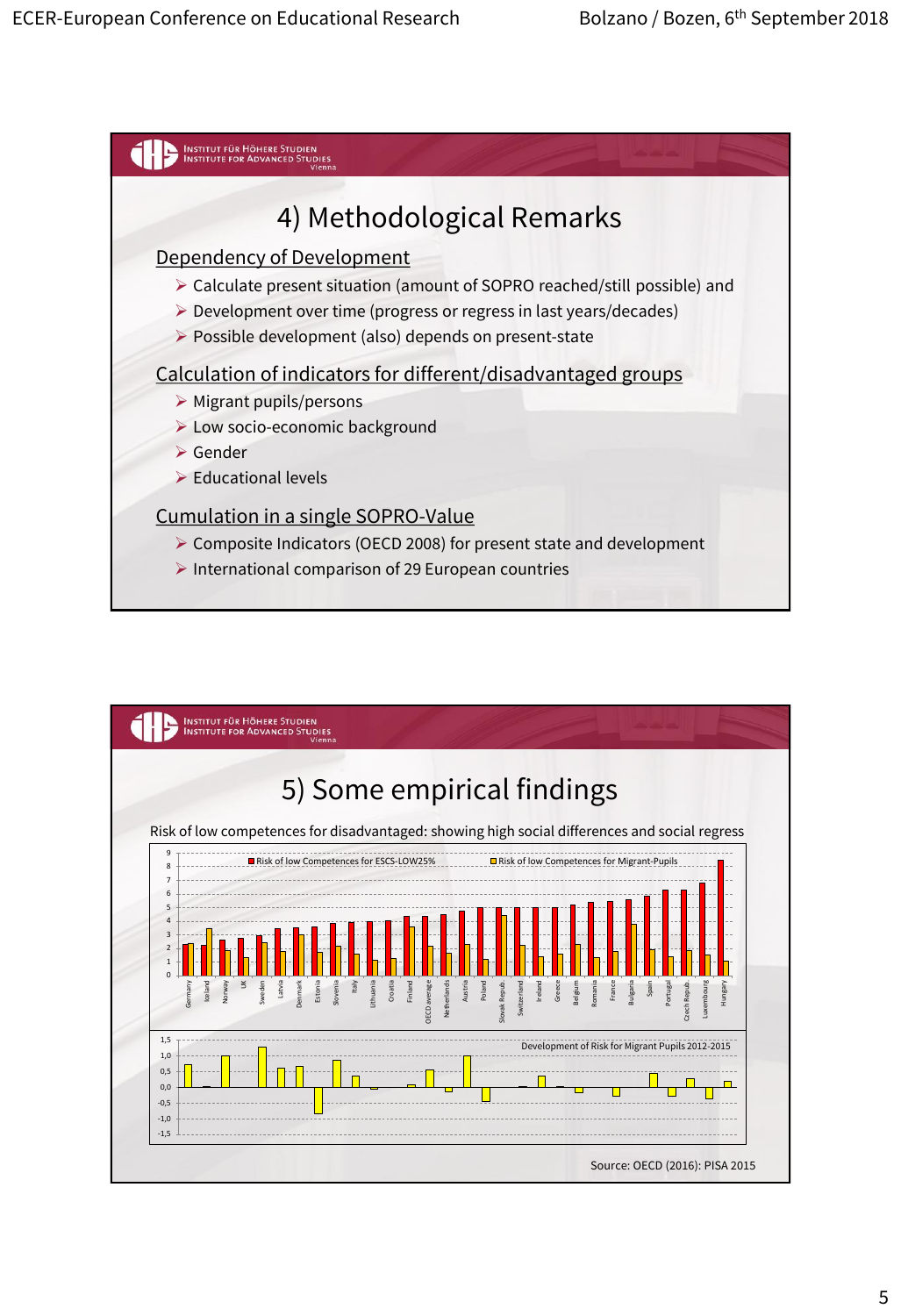| <b>NSTITUT FÜR HÖHERE STUDIEN</b><br>/ienna                     |                                |                           |  |
|-----------------------------------------------------------------|--------------------------------|---------------------------|--|
| 6) Social Progress at a Glance (absolute)                       |                                |                           |  |
| <b>DIMENSIONS</b>                                               | <b>Present Situation</b>       | <b>Development</b>        |  |
| <b>Educational Level</b>                                        | High social differences        | Social Progress & Regress |  |
| <b>Educational Poverty</b>                                      | High social differences        | Social Progress & Regress |  |
| <b>Equity in Education</b>                                      | <b>High social Differences</b> | <b>Social Progress</b>    |  |
| Organization of Education                                       | High social differences        | <b>Social Progress</b>    |  |
| Recognition                                                     | High differences by edu-level  | Social Progress & Regress |  |
| Participation                                                   | High differences by edu-level  | <b>Social Regress</b>     |  |
| Health & Well Being                                             | High differences by edu-level  | <b>Social Regress</b>     |  |
| (Results depending on the majority of countries and indicators) |                                |                           |  |